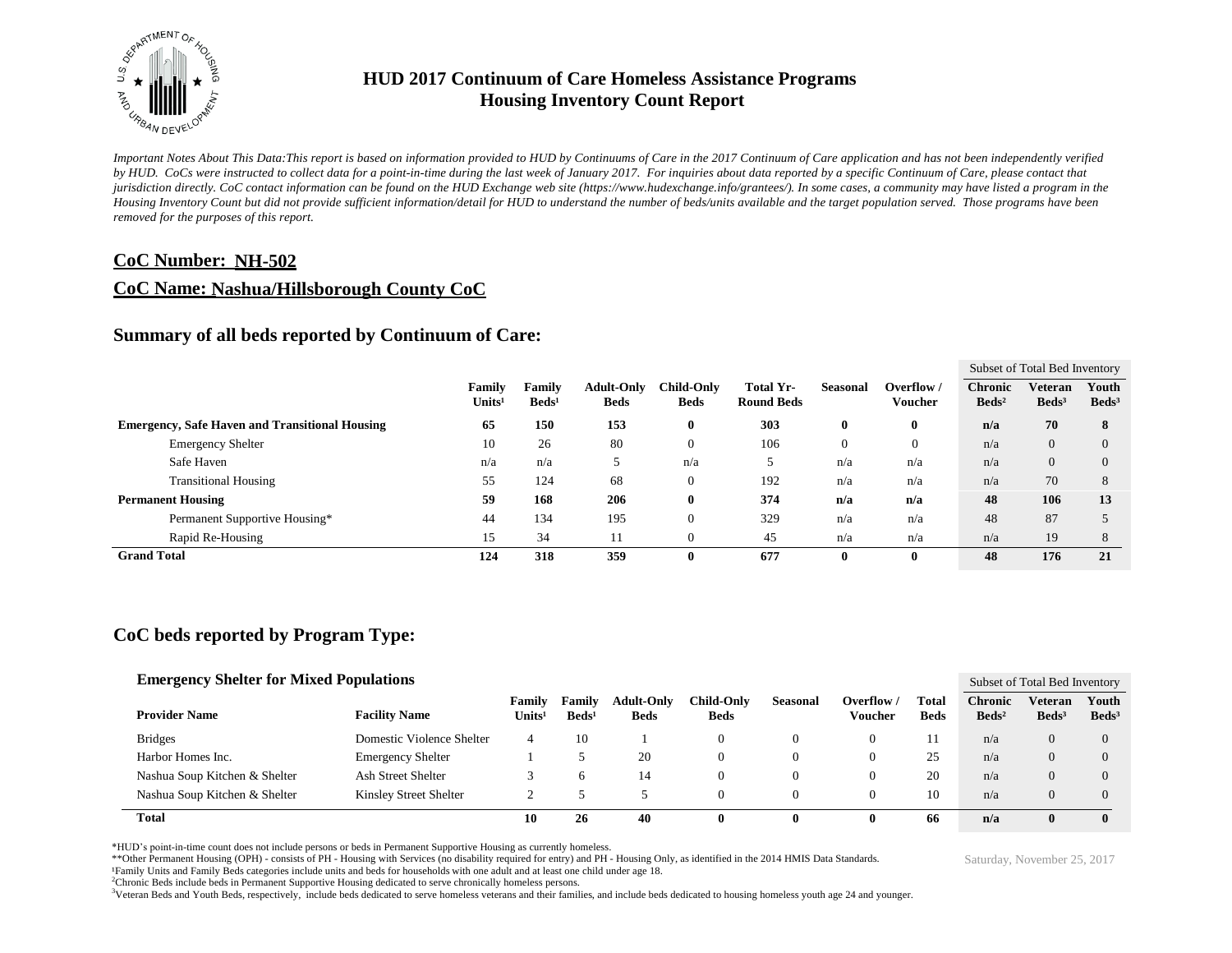

*Important Notes About This Data:This report is based on information provided to HUD by Continuums of Care in the 2017 Continuum of Care application and has not been independently verified by HUD. CoCs were instructed to collect data for a point-in-time during the last week of January 2017. For inquiries about data reported by a specific Continuum of Care, please contact that jurisdiction directly. CoC contact information can be found on the HUD Exchange web site (https://www.hudexchange.info/grantees/). In some cases, a community may have listed a program in the Housing Inventory Count but did not provide sufficient information/detail for HUD to understand the number of beds/units available and the target population served. Those programs have been removed for the purposes of this report.*

| <b>Emergency Shelter for Adult Individuals</b>             |                             |                              |                             |                                  |                                  |                  |                              |                               |                                   | Subset of Total Bed Inventory       |                            |
|------------------------------------------------------------|-----------------------------|------------------------------|-----------------------------|----------------------------------|----------------------------------|------------------|------------------------------|-------------------------------|-----------------------------------|-------------------------------------|----------------------------|
| <b>Provider Name</b>                                       | <b>Facility Name</b>        | Family<br>Units <sup>1</sup> | Family<br>$\text{Beds}^1$   | <b>Adult-Only</b><br><b>Beds</b> | <b>Child-Only</b><br><b>Beds</b> | <b>Seasonal</b>  | Overflow /<br><b>Voucher</b> | <b>Total</b><br><b>Beds</b>   | <b>Chronic</b><br>$\text{Beds}^2$ | <b>Veteran</b><br>Beds <sup>3</sup> | Youth<br>Beds <sup>3</sup> |
| Southern New Hampshire Rescue Missio                       | <b>Emergency Shelter</b>    | $\mathbf{0}$                 | $\boldsymbol{0}$            | 40                               | $\mathbf{0}$                     | $\boldsymbol{0}$ | $\mathbf{0}$                 | 40                            | n/a                               | $\mathbf{0}$                        | $\mathbf{0}$               |
| <b>Total</b>                                               |                             | $\mathbf{0}$                 | $\bf{0}$                    | 40                               | $\bf{0}$                         | $\bf{0}$         | $\mathbf{0}$                 | 40                            | n/a                               | $\mathbf{0}$                        | $\mathbf{0}$               |
| <b>Safe Haven Adult Individuals</b>                        |                             |                              |                             |                                  |                                  |                  |                              |                               | Subset of Total Bed Inventory     |                                     |                            |
| <b>Provider Name</b>                                       | <b>Facility Name</b>        | Family<br>Units <sup>1</sup> | Family<br>Beds <sup>1</sup> | <b>Adult-Only</b><br><b>Beds</b> | <b>Child-Only</b><br><b>Beds</b> | <b>Seasonal</b>  | Overflow<br><b>Voucher</b>   | <b>Total</b><br><b>Beds</b>   | <b>Chronic</b><br>$\text{Beds}^2$ | <b>Veteran</b><br>Beds <sup>3</sup> | Youth<br>Beds <sup>3</sup> |
| Harbor Homes Inc.                                          | Safe Haven                  | $\mathbf{0}$                 | $\overline{0}$              | 5                                | n/a                              | n/a              | n/a                          | 5                             | n/a                               | $\mathbf{0}$                        | n/a                        |
| <b>Total</b>                                               |                             | $\bf{0}$                     | $\bf{0}$                    | 5                                | $\bf{0}$                         | n/a              | n/a                          | 5                             | n/a                               | $\mathbf{0}$                        | n/a                        |
| <b>Transitional Housing for Families<sup>1</sup></b>       |                             |                              |                             |                                  |                                  |                  |                              | Subset of Total Bed Inventory |                                   |                                     |                            |
| <b>Provider Name</b>                                       | <b>Facility Name</b>        | Family<br>Units <sup>1</sup> | Family<br>$\text{Beds}^1$   | <b>Adult-Only</b><br><b>Beds</b> | <b>Child-Only</b><br><b>Beds</b> | <b>Seasonal</b>  | Overflow /<br><b>Voucher</b> | <b>Total</b><br><b>Beds</b>   | <b>Chronic</b><br>$\text{Beds}^2$ | <b>Veteran</b><br>Beds <sup>3</sup> | Youth<br>Beds <sup>3</sup> |
| Greater Nashua Interfaith Hospitality Net Anne Marie House |                             | 12                           | 24                          | $\mathbf{0}$                     | $\boldsymbol{0}$                 | n/a              | n/a                          | 24                            | n/a                               | $\overline{0}$                      | $\mathbf{0}$               |
| <b>Total</b>                                               |                             | 12                           | 24                          | $\bf{0}$                         | $\bf{0}$                         | n/a              | n/a                          | 24                            | n/a                               | $\bf{0}$                            | $\bf{0}$                   |
| <b>Transitional Housing for Mixed Populations</b>          |                             |                              |                             |                                  |                                  |                  |                              |                               |                                   | Subset of Total Bed Inventory       |                            |
| <b>Provider Name</b>                                       | <b>Facility Name</b>        | Family<br>Units <sup>1</sup> | Family<br>$\text{Beds}^1$   | <b>Adult-Only</b><br><b>Beds</b> | <b>Child-Only</b><br><b>Beds</b> | <b>Seasonal</b>  | Overflow /<br><b>Voucher</b> | <b>Total</b><br><b>Beds</b>   | <b>Chronic</b><br>$\text{Beds}^2$ | <b>Veteran</b><br>Beds <sup>3</sup> | Youth<br>Beds <sup>3</sup> |
| <b>Bridges</b>                                             | <b>Transitional Housing</b> | 11                           | 26                          | $\theta$                         | $\mathbf{0}$                     | n/a              | n/a                          | 26                            | n/a                               | $\overline{0}$                      | $\mathbf{0}$               |
| Harbor Homes Inc.                                          | <b>Buckingham Place</b>     | 5                            | 10                          | 15                               | $\mathbf{0}$                     | n/a              | n/a                          | 25                            | n/a                               | 25                                  | $\overline{0}$             |
| Marguerite's Place. Inc.                                   | Marguerite's Place          | 10                           | 23                          | $\theta$                         | $\theta$                         | n/a              | n/a                          | 23                            | n/a                               | $\overline{0}$                      | $\overline{0}$             |
| The Front Door Agency                                      | <b>Transitional Housing</b> | 17                           | 41                          | $\mathbf{0}$                     | $\mathbf{0}$                     | n/a              | n/a                          | 41                            | n/a                               | $\overline{0}$                      | $\mathbf{0}$               |
| <b>Total</b>                                               |                             | 43                           | 100                         | 15                               | $\bf{0}$                         | n/a              | n/a                          | 115                           | n/a                               | 25                                  | $\bf{0}$                   |

\*HUD's point-in-time count does not include persons or beds in Permanent Supportive Housing as currently homeless.

\*\*Other Permanent Housing (OPH) - consists of PH - Housing with Services (no disability required for entry) and PH - Housing Only, as identified in the 2014 HMIS Data Standards.

¹Family Units and Family Beds categories include units and beds for households with one adult and at least one child under age 18.

<sup>2</sup>Chronic Beds include beds in Permanent Supportive Housing dedicated to serve chronically homeless persons.

<sup>3</sup>Veteran Beds and Youth Beds, respectively, include beds dedicated to serve homeless veterans and their families, and include beds dedicated to housing homeless youth age 24 and younger.

Saturday, November 25, 2017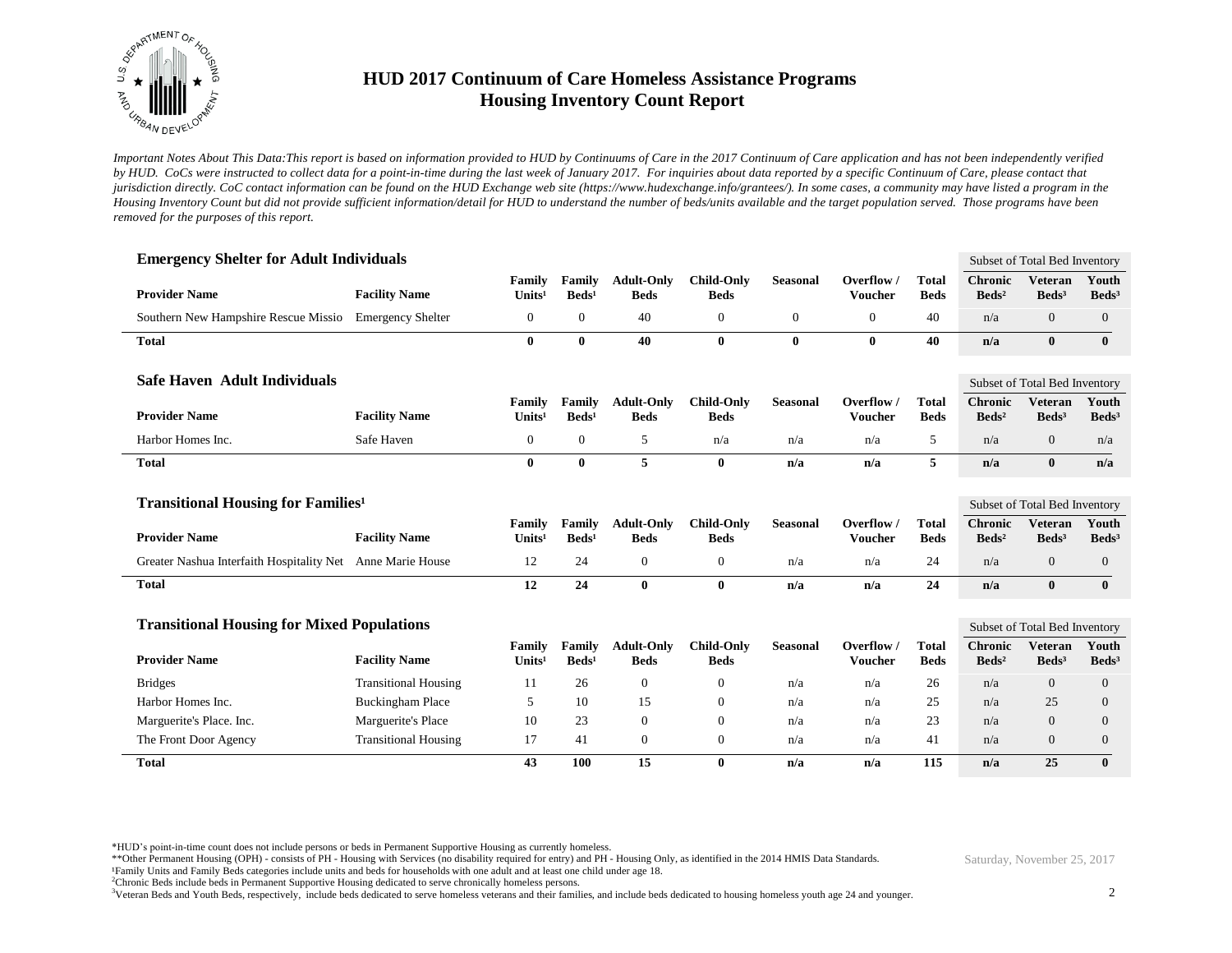

*Important Notes About This Data:This report is based on information provided to HUD by Continuums of Care in the 2017 Continuum of Care application and has not been independently verified by HUD. CoCs were instructed to collect data for a point-in-time during the last week of January 2017. For inquiries about data reported by a specific Continuum of Care, please contact that jurisdiction directly. CoC contact information can be found on the HUD Exchange web site (https://www.hudexchange.info/grantees/). In some cases, a community may have listed a program in the Housing Inventory Count but did not provide sufficient information/detail for HUD to understand the number of beds/units available and the target population served. Those programs have been removed for the purposes of this report.*

| <b>Transitional Housing for Adult Individuals</b> |                                    |                         |                             |                                  |                           |                 |                                |                             |                                   | Subset of Total Bed Inventory |                          |  |
|---------------------------------------------------|------------------------------------|-------------------------|-----------------------------|----------------------------------|---------------------------|-----------------|--------------------------------|-----------------------------|-----------------------------------|-------------------------------|--------------------------|--|
| <b>Provider Name</b>                              | <b>Facility Name</b>               | Family<br>$\bf Units^1$ | Family<br>Beds <sup>1</sup> | <b>Adult-Only</b><br><b>Beds</b> | Child-Only<br><b>Beds</b> | <b>Seasonal</b> | Overflow $\sqrt{ }$<br>Voucher | <b>Total</b><br><b>Beds</b> | <b>Chronic</b><br>$\text{Beds}^2$ | Veteran<br>Beds <sup>3</sup>  | Youth<br>$\text{Beds}^3$ |  |
| Harbor Homes Inc.                                 | <b>Veterans FIRST</b>              |                         |                             | 20                               | 0                         | n/a             | n/a                            | 20                          | n/a                               | 20                            | $\Omega$                 |  |
| Harbor Homes Inc.                                 | Veterans SMI TH                    | 0                       |                             |                                  | $\theta$                  | n/a             | n/a                            | ۰.<br>◡                     | n/a                               |                               | $\Omega$                 |  |
| Harbor Homes Inc.                                 | Dalianis House                     | $\theta$                |                             | 20                               | 0                         | n/a             | n/a                            | 20                          | n/a                               | 20                            | $\Omega$                 |  |
| Nashua Children's Home                            | <b>Transitional Living Program</b> | $\theta$                |                             | 8                                | 0                         | n/a             | n/a                            | 8                           | n/a                               | $\Omega$                      |                          |  |
| Total                                             |                                    | $^{\circ}$              | 0                           | 53                               | 0                         | n/a             | n/a                            | 53                          | n/a                               | 45                            |                          |  |

| <b>Permanent Supportive Housing for Mixed Populations</b> |                       |                              |                           |                                  |                                  |                 |                       |                |                                     | Subset of Total Bed Inventory       |                            |  |
|-----------------------------------------------------------|-----------------------|------------------------------|---------------------------|----------------------------------|----------------------------------|-----------------|-----------------------|----------------|-------------------------------------|-------------------------------------|----------------------------|--|
| <b>Provider Name</b>                                      | <b>Facility Name</b>  | Family<br>Units <sup>1</sup> | Family<br>$\text{Beds}^1$ | <b>Adult-Only</b><br><b>Beds</b> | <b>Child-Only</b><br><b>Beds</b> | <b>Seasonal</b> | Overflow /<br>Voucher | Total<br>Beds  | <b>Chronic</b><br>Beds <sup>2</sup> | <b>Veteran</b><br>Beds <sup>3</sup> | Youth<br>Beds <sup>3</sup> |  |
| Harbor Homes Inc.                                         | Permanent Housing II  | 4                            | 19                        | 10                               | $\mathbf{0}$                     | n/a             | n/a                   | 29             | $\overline{4}$                      | $\overline{0}$                      | $\Omega$                   |  |
| Harbor Homes Inc.                                         | Permanent Housing III |                              |                           | 48                               | $\mathbf{0}$                     | n/a             | n/a                   | 53             | 8                                   | $\overline{0}$                      | $\Omega$                   |  |
| Harbor Homes Inc.                                         | Permanent Housing IV  | 2                            |                           | 8                                | $\mathbf{0}$                     | n/a             | n/a                   | 13             | 8                                   | $\overline{0}$                      | $\overline{0}$             |  |
| Harbor Homes Inc.                                         | Permanent Housing V   | 4                            | 10                        | 8                                | $\mathbf{0}$                     | n/a             | n/a                   | 18             | 5                                   | $\overline{0}$                      | $\overline{0}$             |  |
| Harbor Homes Inc.                                         | Permanent Housing VI  |                              |                           | 4                                | $\mathbf{0}$                     | n/a             | n/a                   | 11             | $\overline{2}$                      | $\theta$                            | $\overline{0}$             |  |
| MP Housing Inc.                                           | MP Housing            | 10                           | 30                        | $\Omega$                         | $\mathbf{0}$                     | n/a             | n/a                   | 30             | $\Omega$                            | $\overline{0}$                      | $\Omega$                   |  |
| The Front Door Agency                                     | <b>Amherst St</b>     | 2                            | 4                         | $\overline{0}$                   | $\mathbf{0}$                     | n/a             | n/a                   | $\overline{4}$ | $\Omega$                            | $\overline{0}$                      | $\Omega$                   |  |
| The Front Door Agency                                     | <b>Shattuck Place</b> | 6                            | 18                        | $\Omega$                         | $\mathbf{0}$                     | n/a             | n/a                   | 18             | $\Omega$                            | $\overline{0}$                      | $\overline{0}$             |  |
| <b>VASH</b>                                               | VASH - Tenant-based   | 8                            | 19                        | 36                               | $\mathbf{0}$                     | n/a             | n/a                   | 55             | $\Omega$                            | 55                                  | $\Omega$                   |  |
| <b>VASH</b>                                               | Vash - Project-based  | 6                            | 17                        | 15                               | $\mathbf{0}$                     | n/a             | n/a                   | 32             | $\Omega$                            | 32                                  | $\Omega$                   |  |
| <b>Total</b>                                              |                       | 44                           | 134                       | 129                              | $\mathbf{0}$                     | n/a             | n/a                   | 263            | 27                                  | 87                                  | $\mathbf{0}$               |  |

\*HUD's point-in-time count does not include persons or beds in Permanent Supportive Housing as currently homeless.

\*\*Other Permanent Housing (OPH) - consists of PH - Housing with Services (no disability required for entry) and PH - Housing Only, as identified in the 2014 HMIS Data Standards.

¹Family Units and Family Beds categories include units and beds for households with one adult and at least one child under age 18.

<sup>2</sup>Chronic Beds include beds in Permanent Supportive Housing dedicated to serve chronically homeless persons.

<sup>3</sup>Veteran Beds and Youth Beds, respectively, include beds dedicated to serve homeless veterans and their families, and include beds dedicated to housing homeless youth age 24 and younger.

Saturday, November 25, 2017